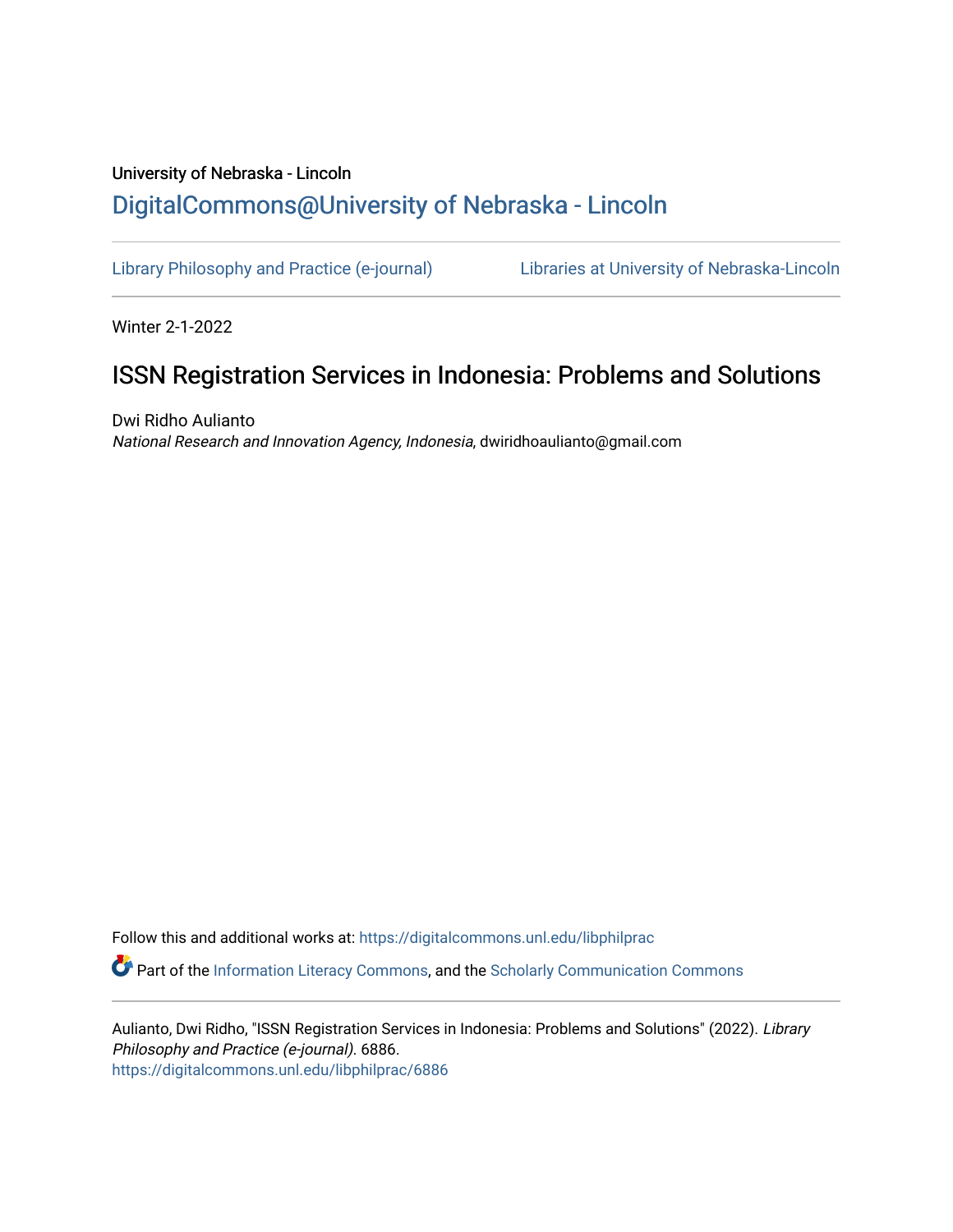### **ISSN REGISTRATION SERVICES IN INDONESIA: PROBLEMS AND SOLUTIONS**

#### **Dwi Ridho Aulianto**

National Research and Innovation Agency, Indonesia Email: [dwiridhoaulianto@gmail.com](mailto:dwiridhoaulianto@gmail.com)

#### **ABSTRACT**

An ISSN is a number that functions as the identity of a periodical. ISSN registration services in Indonesia are provided through the Indonesian Institute of Sciences. This study aims to determine the inhibiting factors during the ISSN application process in Indonesia. The method used is qualitative with a case study approach. Data collection through in-depth interviews with ISSN service officers and journal managers was conducted at the end of 2019 and early 2020 to obtain information about ISSN registration in previous years. The results of the study concluded that the ISSN registration process did not run smoothly. There was an ISSN registration process that took a long time and was not completed. The contributing factors were: unsuccessful form filling; the ISSN application file attached does not meet the requirements; internet network disturbance; failed to upload the requirements file; the ISSN system cannot be accessed; wrong or lost user id and password to enter the ISSN system; the ISSN service telephone line is not connected or no one is picking up the phone; ISSN service officers or ISSN registrants do not open communication messages submitted by either party, either from the communication box feature in the ISSN system or incoming messages in email.

**Keyword:** ISSN; problems with ISSN submission; ISSN services; Scientific Journal Manager.

#### **INTRODUCTION**

The Center for Scientific Data and Documentation of the Indonesian Institute of Sciences as the National Center for ISSN in Indonesia is responsible for providing ISSN services for periodicals published in Indonesia, maintaining ISSN metadata, and providing ISSN-related information for journal managers. The International Standard Serial Number (ISSN) is a number consisting of eight digits, including a check digit, and preceded by the ISSN alphabetic prefix, which is assigned to a periodical or serial publication by the ISSN network (ISSN International Centre, 2015, p. 14). The ISSN consists of Arabic numerals 0–9 and the letter X can be listed on the rightmost digit, X in place of the number 10. The eight-digit ISSN number has no inherent meaning. As a result, ISSN blocks are allocated to various ISSN Centers in each country that are included in the ISSN Network and are responsible for checking the national ISSN database and ensuring that the periodicals provided by the ISSN are not duplicate (Abrahamse & Parks, 2010).

In Indonesia, ISSN registration for periodicals can be done online through the http://issn.lipi.go.id/page for both printed and electronic publications by fulfilling the specified requirements. According to Ginting (1999), the benefits of a periodical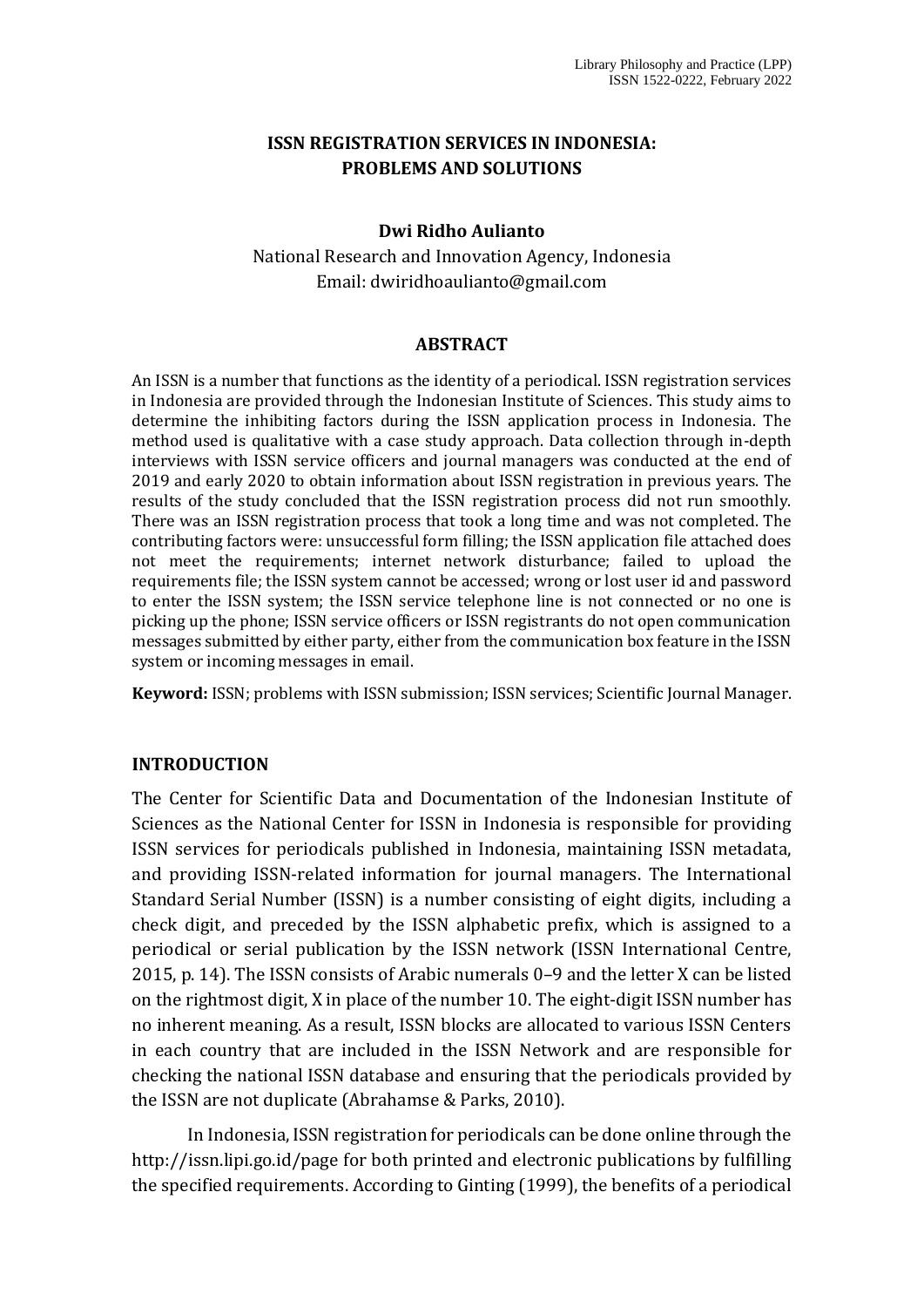having an ISSN include: making it easier to identify and identify periodicals with the same title because the ISSN is given for one issue only; the ISSN facilitates administrative management in terms of procurement or ordering of periodicals by only mentioning the ISSN; for writers, works published in ISSN publications have more value; ISSN periodical publications are recorded in national and international databases. The ISSN management organization consists of ISSN national and regional centers coordinated by the International ISSN Center. The national, regional, and international centers are collectively referred to as the ISSN network. Indonesia was the first Asian country to be included as a member of the registered ISSN network in 1974 and is one of the oldest ISSN National Centers in the world. The ISSN National Center is responsible for providing services and maintaining, storing, and reporting the use of ISSN periodicals to the International ISSN Center, both those with registered status and those with free status, which are carried out online (D. R. Auliato et al., 2015). The provisions for the ISSN service requirements and procedures have been made known through the ISSN website as a source of information for journal managers so that the ISSN submission process runs smoothly.

According to Auliato (2020), the information needs regarding ISSN required by scientific journal managers are information on scientific journal naming, scientific journal subtitles, edition writing, article page writing, frequency of publication, publishing institutions, electronic journal sites, and barcodes. The availability of information is the key for scientific journal managers in managing ISSN scientific journals. Along with the development of information technology, journal management began to change from print to electronic using OJS (open journal system). There are five stages in making an electronic journal, namely details, policies, submission, management, and the look, and ISSN is the basic information that must be included in OJS (Indrianri, 2010).

Whatever medium is used in publishing scientific journals, it requires an ISSN and must be registered individually for each published medium. The ISSN registration process in Indonesia is not always smooth. Some are unsuccessful or take longer. This paper discusses the problems that often occur during ISSN registration and explains the solutions that must be implemented so that the registration process runs smoothly.

#### **RESEARCH METHODS**

This study uses a qualitative method with a descriptive analysis approach. According to Jane Richie in Moleong (2001), qualitative research is an attempt to present the social world and its perspective on the world in terms of concepts, behaviors, perceptions, and issues related to the human being studied. According to Nazir (1988), the descriptive method is a method of examining the status of a group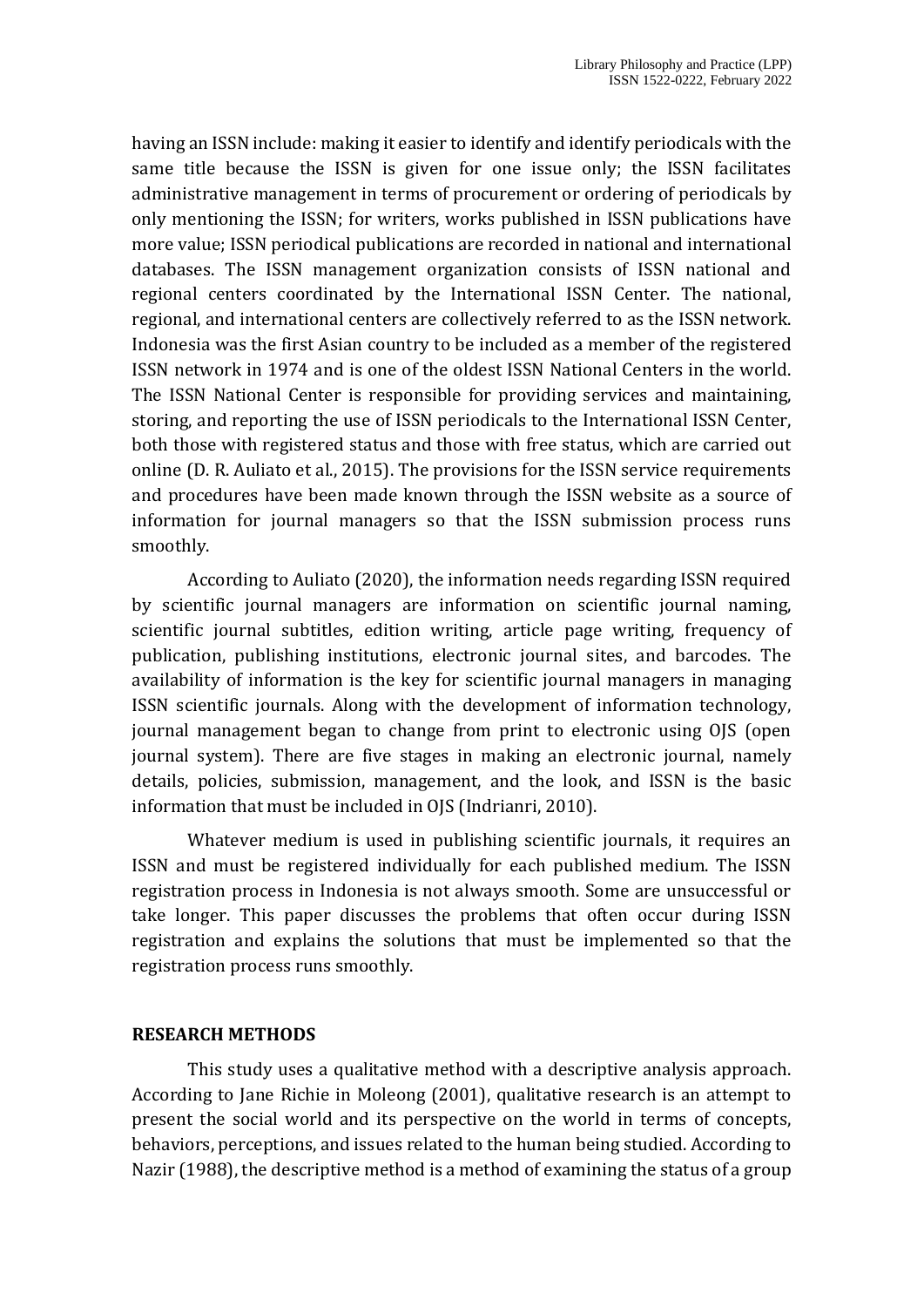of people, an object, a set of conditions, a system of thought, or a class of events in the present. The purpose of this descriptive research is to make a systematic, factual, and accurate description, picture, or painting of the facts, characteristics, and relationships between the phenomena being investigated. Sarwono (2006) explains that the study of literature involves studying various reference books and the results of similar previous studies that are useful for obtaining a theoretical basis for the problem being studied.

Data collection was carried out through in-depth interviews with 3 ISSN officers and 6 managers of scientific journals in 2019 and early 2020. The ISSN system used was the ISSN System version 1.0 with the website address http://issn.pddi.lipi.go.id. As for the validity of the data, it is done through angulation, namely, a technique for checking the validity of the data that utilizes something other than the data for checking purposes or as a comparison against the data (Prastowo, 2011). The process begins with collecting data, selecting data, simplifying, abstracting, presenting, and drawing conclusions.

## **RESULTS AND DISCUSSION**

The ISSN center in Indonesia can issue an ISSN number if the ISSN application form and file meet the specified requirements. ISSN submissions are not always smooth. There are ISSN submissions that are hampered, applications that are processed for a long time, or even submissions that are not completed. Based on the results of the research conducted, it is known that the factors that cause ISSN submissions are hampered, take a long time, or become an incomplete process of submitting ISSN based on communication and interaction between ISSN service officers and scientific journal managers.



Chart 1. Obstacles to the ISSN Application Process in Indonesia Source: Research Result Data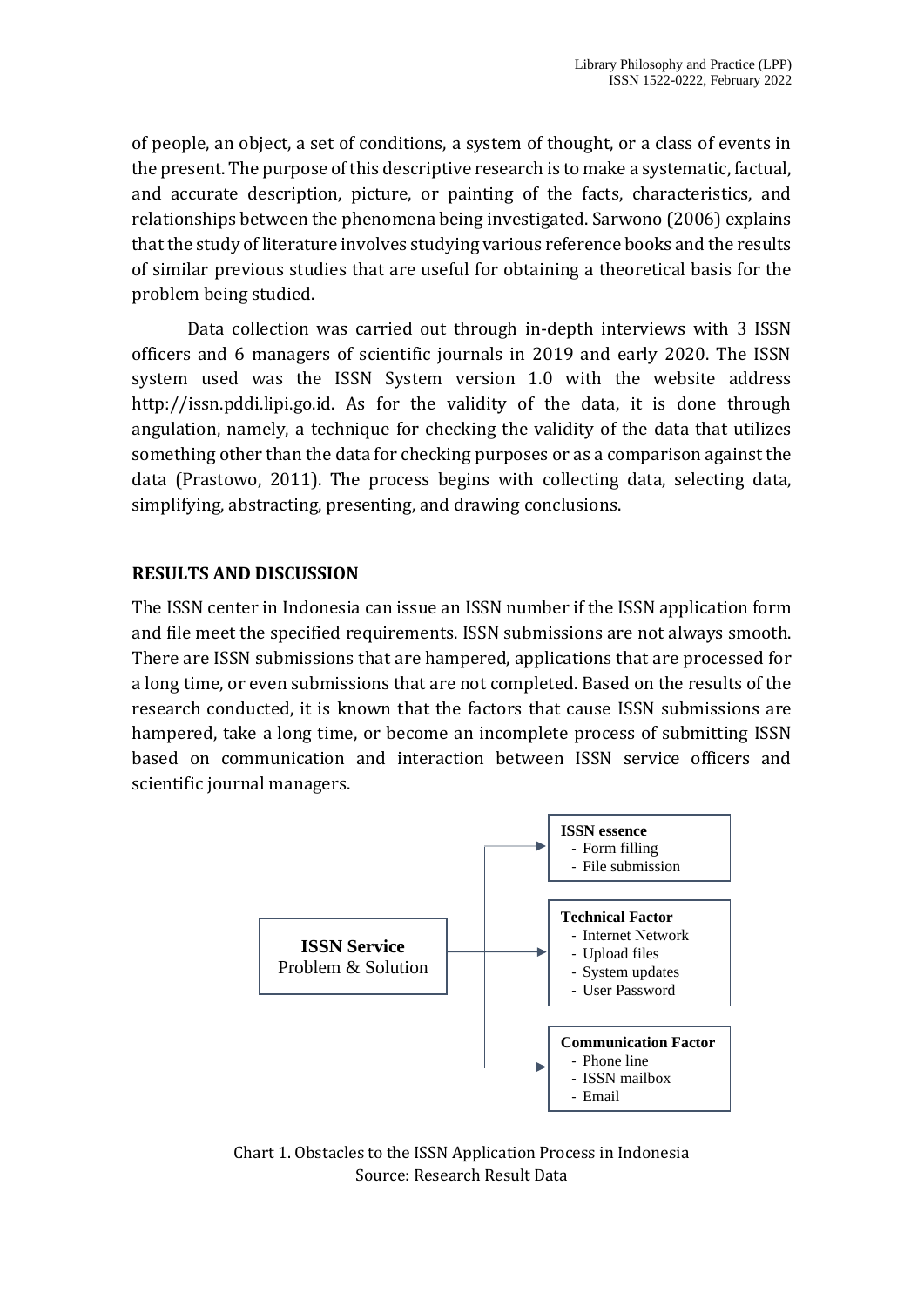First, the substance factor, namely matters relating to filling out the form and completeness of the attached ISSN requirements, including:

1) The ISSN registration form is incomplete or incorrect.

The ISSN registration form was incomplete or incorrect for several reasons, namely: the required fields on the ISSN registration form were not filled out completely by the journal manager, so the form could not be saved. Required fields have a red asterisk (\*) on the right side of each column. Required information is also available at the bottom of the form in the form of a \*) and must be filled in. Several fields that must be filled in are the name of the publication, the synopsis, the managing institution, the name of the manager, the address of the institution, electronic mail, telephone number, frequency of publication, edition effectiveness, publication media, scientific category, and sweet key. If one of the mandatory fields is not filled in, the form cannot be saved, so the form is not completed.

The next cause is that the fields in the email or electronic mail (e-mail) do not match the specified format. The email field must be filled with a valid address and have the new feature " $@$ ". Not infrequently, the manager fills this column with the website address, starting with the word "www," which in the end can't be saved because the format doesn't match. In addition, the entries in the "dynamic key" column are incorrect or incorrect. The "sweet key" is a password that is automatically provided by the ISSN website in the form of a 6 digit combination that must be written down by the journal manager when filling out the ISSN registration form in the dynamic key column section. This number will appear when the journal manager clicks on the blue or red link that says "see here". An information box will appear in the form of a 6-digit combination. If the contents of the letter or number combination are incorrect, the ISSN form filling fails.

Failed form filling is often caused by incorrect or incorrect dynamic key filling. The journal manager writes down the desired password himself without looking at the provisions on how to fill in the dynamic key. On top of that, the journal manager often copies or copy-pastes the numbers that appear and puts them directly in the dynamic key column. This is not the right thing to do because copying the number display that appears in the dynamic lockbox causes the resulting copy to be different.

2) The attached ISSN application file does not meet the requirements.

The ISSN service will send a message with file verification results. If the attached file does not meet the requirements, the repair information will be sent via a "message box" on the ISSN registration form, which is directly connected to the journal manager's email address. The ISSN registration process is stopped until the journal manager corrects the required file according to the records that have been received. Many ISSN submissions do not pass verification because the ISSN application letter meets the requirements, even though the letter does not have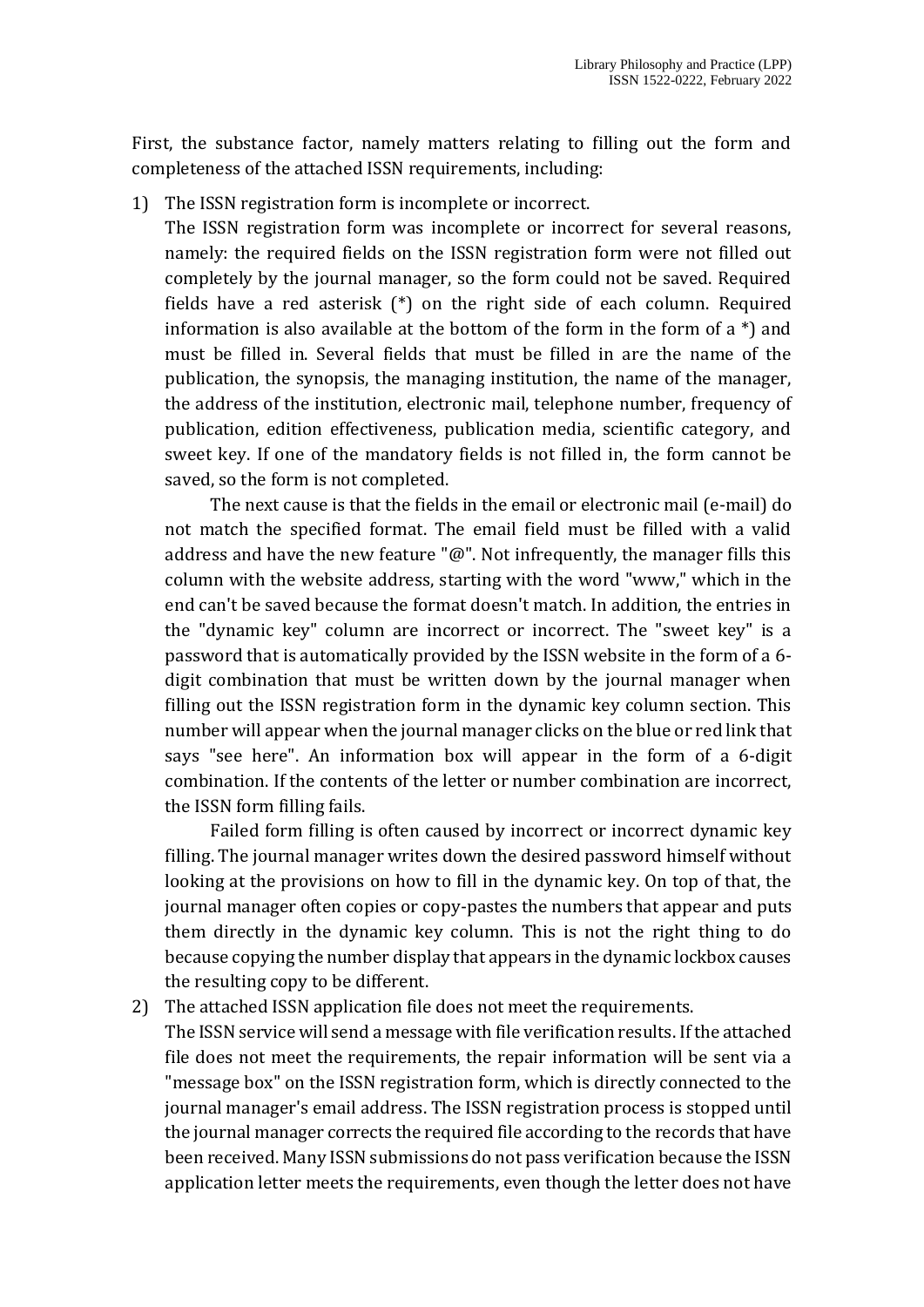a standard format. The submission letter without the institution's letterhead, no signature, and stamp will not pass verification, so it must be corrected and reuploaded. In addition, the title written on the front cover page is not the same as that stated in the application letter. It is only the abbreviation of the title, and the main title should be complete with a sub-title (if any). The table of contents page and the editorial board composition page usually meet the requirements, so check if the articles listed are at least five articles, and if there is an editorial board composition.

It is important for the journal manager to be more careful in filling out the ISSN application form and making attachment files. The inputted data must be written consistently. If the required file does not meet the requirements, it must be corrected immediately so that the ISSN application process does not stop.

- 3) Electronic journals do not meet the requirements.
	- Filling out the form for ISSN registration in online or electronic media is slightly different from print media. The site field must be filled with the electronic journal site address, and the media column is filled with online media options. The journal site address must be accessible because the ISSN service officer will verify the electronic journal. The section that is examined in the journal header shows the title of the journal, the table of contents section, and the composition of the editorial board. Each section must already exist, as is the case with the printed version of the ISSN application. The title, content of the article, and composition of the editorial board are exactly the same as in the printed version, only transferred to electronic media. If the title of the electronic journal is not the same as the printed version and there is no minimum of five articles, then the ISSN application does not pass the verification process. The parts that are still being revised must be corrected immediately so that the ISSN application process continues.

The second factor that affects ISSN services is the technical factor. This is related to the technical requirements during the ISSN registration process.

1) Network disturbance or slow internet.

The technical problems that journal managers often complain about, especially those from regions, are slow internet network access and the inability to register ISSN for their journals. This complaint is usually submitted by telephone to the ISSN service. If this happens, the ISSN service officer usually assists in filling out the ISSN form directly by asking the journal manager for information related to the journal's being registered. The results of filling out the form in the form of a registration number and password are then given to the journal manager to continue the next process.

2) File upload technical problem (long wait). The file format and file size for the ISSN submission requirements have been determined, so these provisions must be followed. The file format is in the form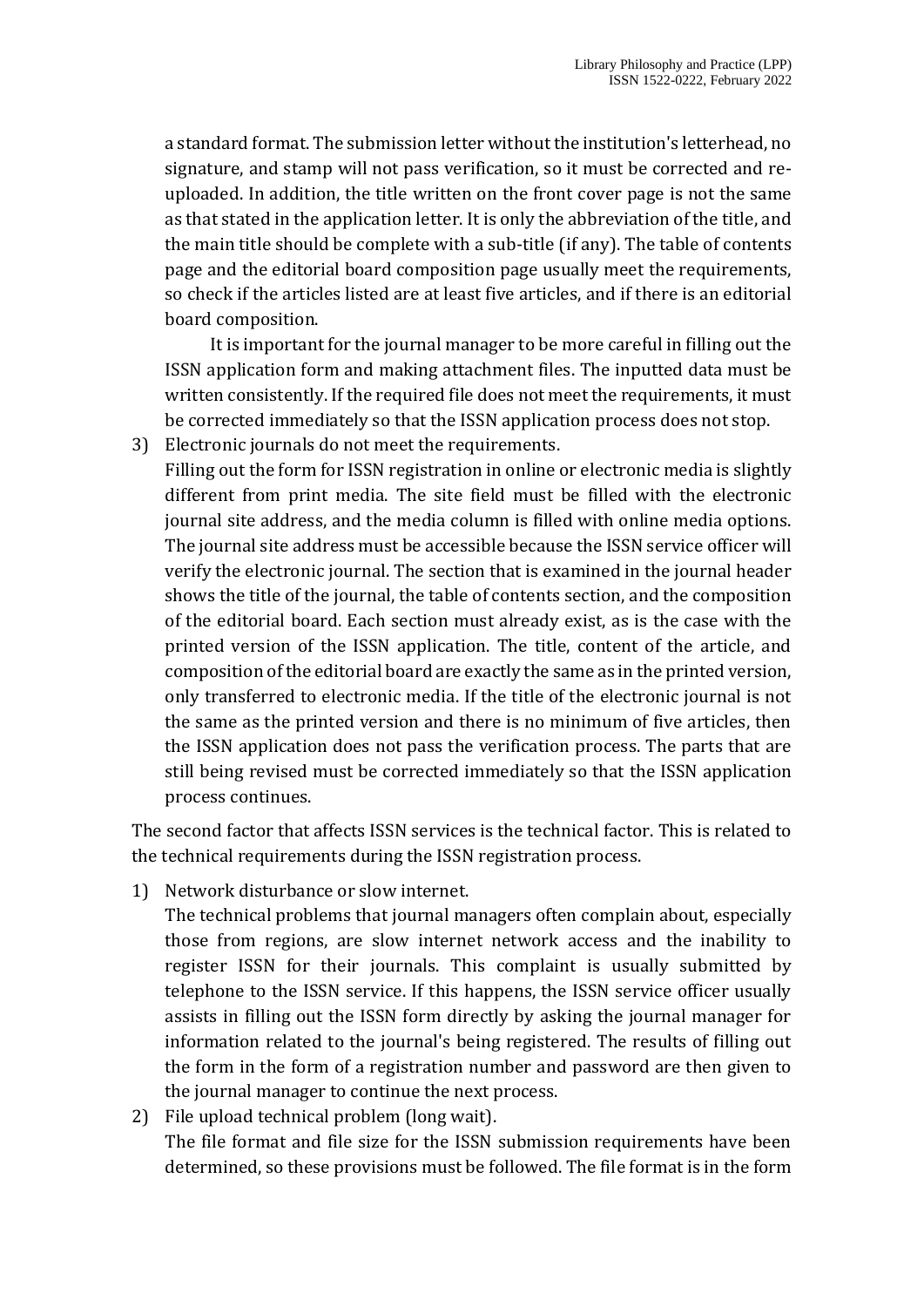of.pdf and has a maximum size of 1 MB. If it is outside the provisions, then the file upload process is certainly not successful. In addition to the size and format of the file, during the file upload process, many journal managers, especially those who register for the ISSN for the first time, experience confusion because when the file is uploaded, there is no information that the process has been completed; only the "loading" process appears, which continues without stopping, while waiting. So the journal manager did not continue the process because it was considered that the file had not been uploaded successfully.

Another thing that has also happened during the file upload process is that the journal manager uploaded the wrong file or the uploaded file is the same (double) as the previous file, thus making the uploaded requirements less. Files that should be filled with the front cover page file but are filled with application letter files or other files that are not appropriate.

- 3) Due to data updates and backups, the ISSN website cannot be accessed. LIPI periodically performs maintenance on managed systems, including the ISSN service system. This is done to ensure that the data and information stored in the system are safe. System updates usually occur for 1–24 hours. During the process, the related system cannot be accessed by the public. This affects the ISSN service because the journal manager cannot access the website when registering for ISSN or knowing the ISSN registration progress. If there is an update or data backup, LIPI will inform the ISSN website.
- 4) The user password to enter the ISSN system is lost or written incorrectly. The registration number and password obtained after filling out the registration form are the only keys to access the ISSN system, so the journal manager is required to keep the registration number and password properly so they don't forget or lose them. If the registration number and password are forgotten or lost, the journal manager must contact the ISSN service to ask for the registration number and password for the registered journal. The password can also be changed or changed by the ISSN service personnel if the journal manager requires it.

The third factor that affects ISSN services is the communication factor that occurs between ISSN service officers and ISSN applicants.

1) The telephone line is not picked up or disconnected.

The ISSN service provides a telephone line for journal managers or ISSN registrants if some problems or questions need to be submitted. Information on telephone numbers that can be contacted can be found on the ISSN website in our contact section. The questions asked can be related to the progress of submitting ISSN or problems faced by journal managers in managing journals with ISSN. Many complaints were submitted by the journal manager that the ISSN service telephone number could not be contacted, was not connected, or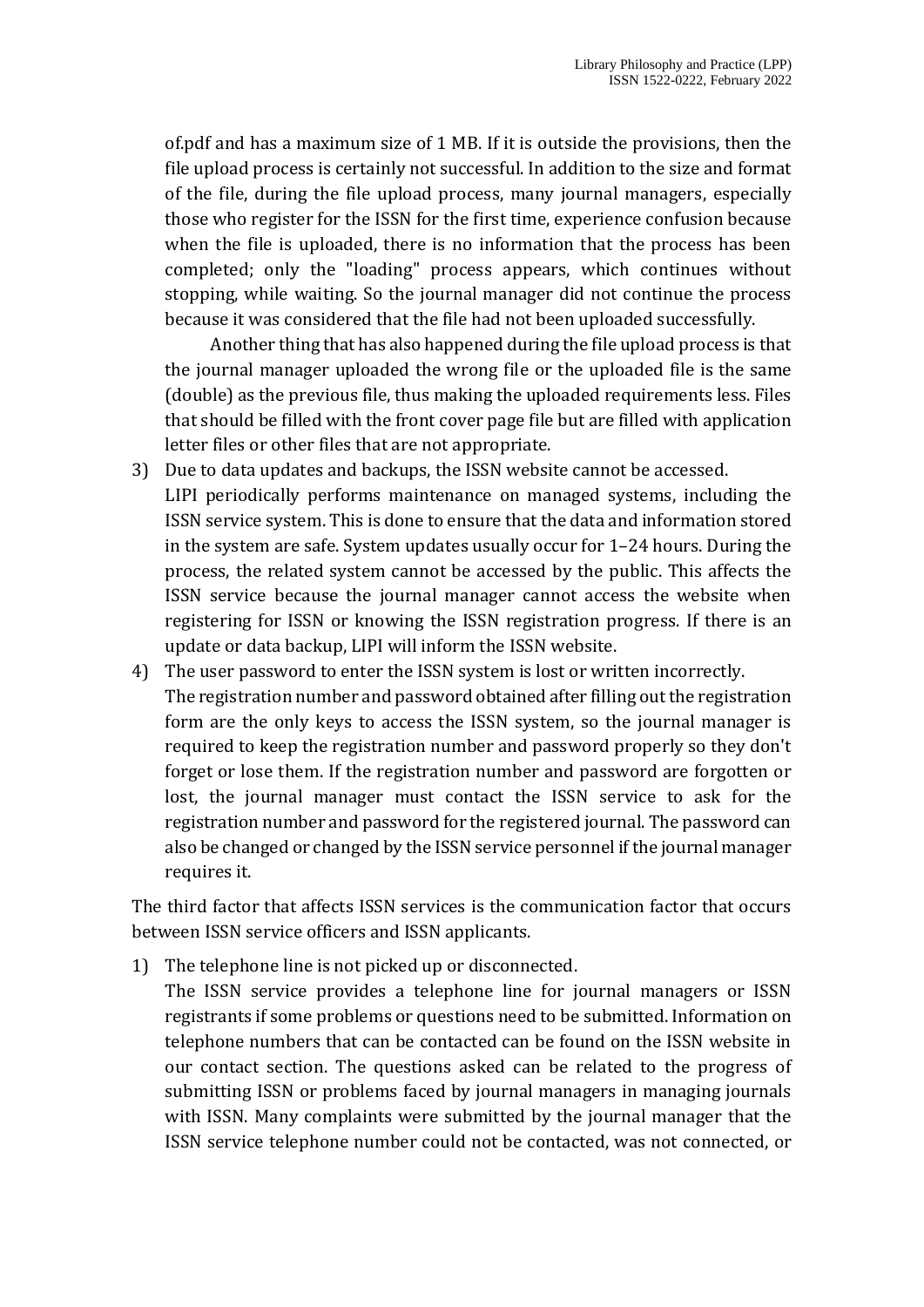no one picked up, even though the journal manager called on working days and hours.

2) Not checking the communication mailbox in the ISSN system.

Each verification result will be sent via the message box provided on the ISSN system according to the submission number, so that the information will only be received by those who have the submission number. This message box functions as a means of communication between journal managers (ISSN registrants) and ISSN service officers. If the journal manager does not monitor or forgets to check incoming messages on the ISSN system, the ISSN registration process will be temporarily stopped because there will be no continuation of the process. This makes the verification process take a long time or even stops the ISSN registration process because there is no reply from the journal manager.

3) Incoming emails from the ISSN LIPI service are not being checked. Information sent through the communication mailbox available on the ISSN system will be automatically forwarded to the ISSN registrant's email. However, many journal managers include the journal's email address when filling out the form but rarely check the email, so if there is an incoming email, sometimes it is unknown and causes the ISSN registration process to take a long time.

### **CONCLUSION**

Based on the results of the study, it was concluded that the inhibiting factors that caused the ISSN registration process to take a long time or even not be completed were: first, the substance factor, which was related to unsuccessful (failed) form filling; and second, the ISSN submission file attached does not meet the requirements. Second, technical factors in the form of internet network disturbances, failed uploads of the requirements file, the ISSN system cannot be accessed because it is updating or backing up data, and the wrong user id and password to enter the ISSN system (lost). Third, the communication factor in the form of the ISSN service telephone line is not connected or no one picks up the phone; the ISSN service officer or ISSN registrar does not open the communication message submitted by either party on the communication box feature in the ISSN system, and ISSN registrants do not check incoming email from the ISSN LIPI service.